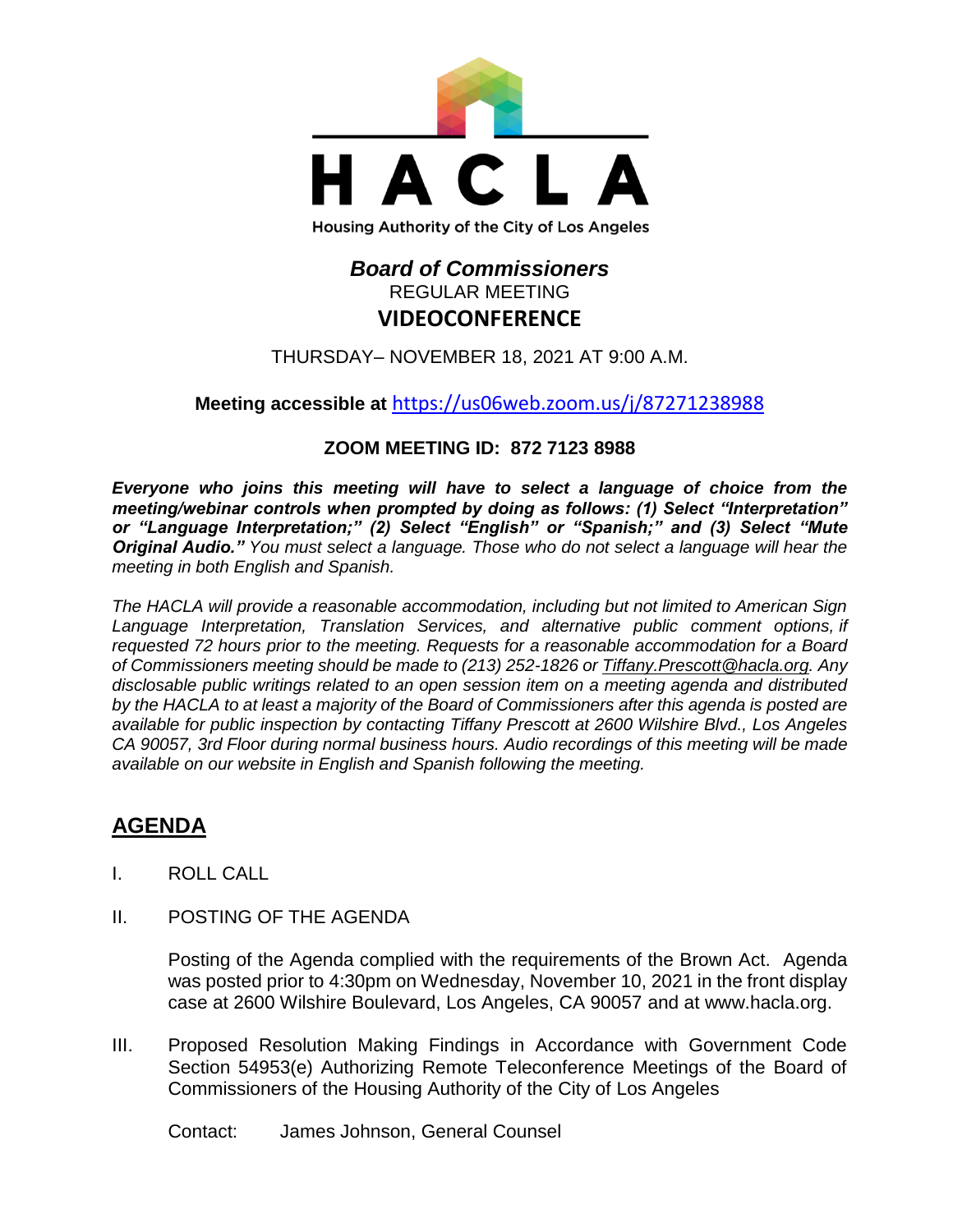### IV. SPECIAL ORDER OF BUSINESS

1. Recognition of John Chu, Richard Ker and Froylan Romero as Employees of the Month

### V. PUBLIC COMMENT INSTRUCTIONS

### **\****Please note special Videoconference Public Comment Instructions*

MEMBERS OF THE PUBLIC WHO WISH TO SPEAK ON ANY ITEM MAY PROVIDE COMMENTS VERBALLY DURING THE VIDEOCONFERENCE OR IN WRITING VIA EMAIL

- 1. **ORAL PUBLIC COMMENTS** WILL BE ACCEPTED DURING THE VIDEOCONFERENCE MEETING. TO SUBMIT ORAL PUBLIC COMMENT, YOU WILL NEED TO DOWNLOAD THE ZOOM ONLINE MEETING PLATFORM AVAILABLE AT WWW.ZOOM.COM OR CONNECT TO THE MEETING IN-BROWSER.
- If using a web browser, make sure you are using a current, up-to-date browser: Chrome 30+, Firefox 27+, Microsoft Edge 12+, Safari 7+. Certain functionality may be disabled in older browsers including Internet Explorer.
- OR, if using a smart phone, download the ZOOM application onto your phone from the Apple Store of Google Play Store and enter the meeting ID.
- Zoom requests that you enter a first and last name, which will be visible online and will be used to notify you that it is your turn to speak.
- When the Board Chair calls for the item on which you wish to speak, click on "Raise Hand" (or dial \*9 if using your phone for audio). Speakers will be notified shortly before they are called to speak by the Board Secretary. Mute all other audio before speaking, as using multiple devices can cause audio feedback.
- When called upon, unmute yourself using the screen controls (or dial \*6 if using your phone for audio). Please limit your remarks to two minutes. After the comment has been given, the microphone for the speaker's Zoom profile will be muted.
- Any person that does not adhere to the Public Comment Instructions provided herein will be dismissed from the meeting. The purpose of public comment is to allow the public to address the Board and the Board is interested in hearing from members of the public, stakeholders, and interested parties. However, speakers are asked to exercise courtesy and consider the rights of other speakers by adhering to the Special Teleconference Public Comment Instructions and if possible, refrain from unnecessary interruptions or repetition in their comments.
- We ask that you only connect to the meeting using the App or In-Browser due to interpretation and language setting limitations.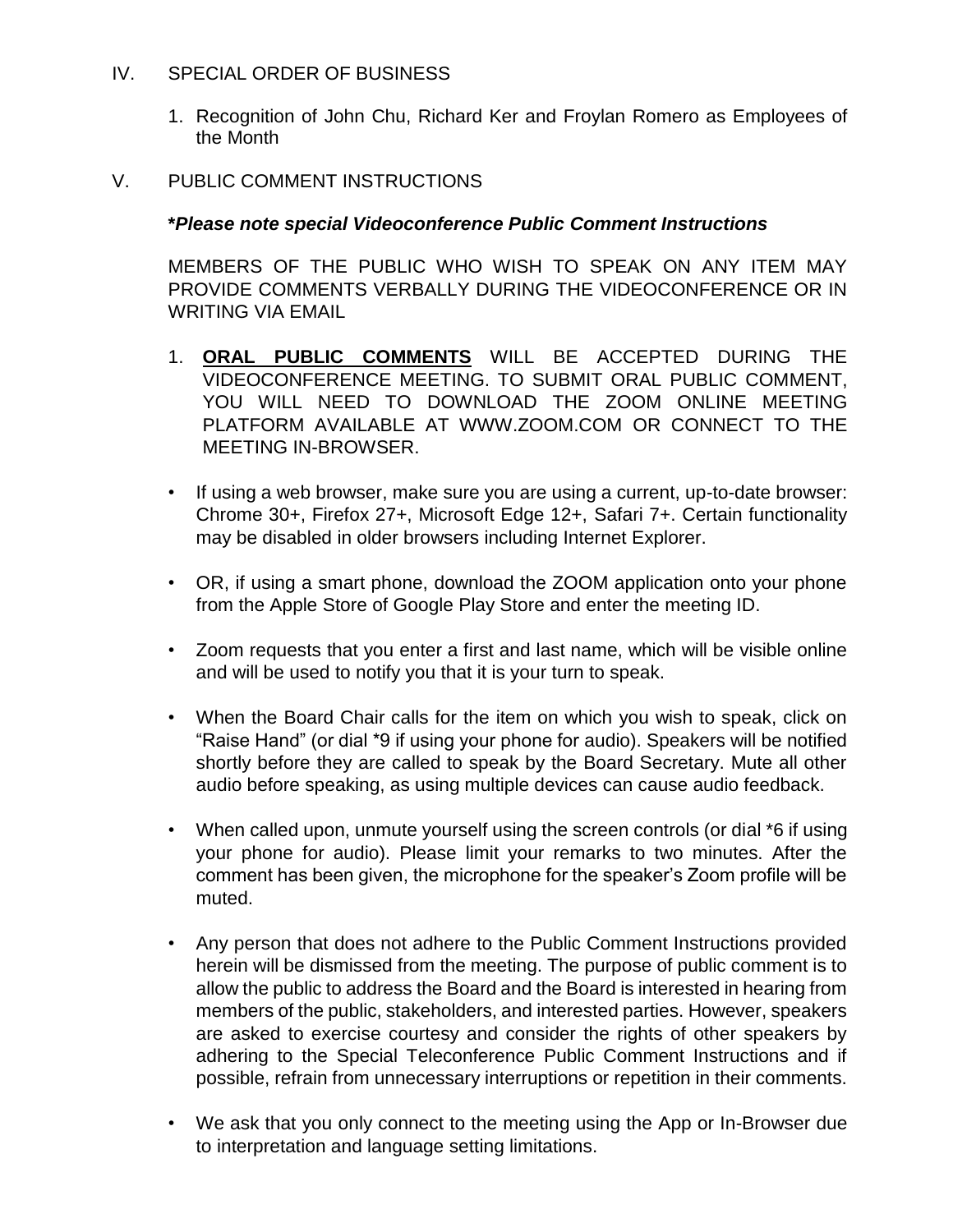# **ZOOM MEETING ID: 872 7123 8988**

2. **WRITTEN PUBLIC COMMENTS** MAY BE SUBMITTED TO THE BOARD SECRETARY BY EMAIL AT TIFFANY.PRESCOTT@HACLA.ORG. Although it is preferred for written comments to be submitted by Wednesday, November 17, 2021 at 12:00 P.M., we will accept written comments up to and during the meeting. Please make sure your email includes name, agenda item number, and address/organization for who you represent. We also ask that all comments be limited to 500 words or less. The secretary will provide all written comments to the Board for review and read each public comment into the record at the time the item is considered.

- VI. PRESIDENT AND CEO ADMINISTRATIVE REPORT
	- 1. Monthly Oral Report
- VII. BOARD BUSINESS ITEMS
	- A. Items for Discussion
		- 1. Proposed 2022 Consolidated Operating and Capital Budget

Contact: Marlene Garza, Chief Administrative Officer

2. Proposed Resolutions Approving the Acquisition of the Following Two (2) Real Property Assets at Fair Market Value: (1) 2812 W. Temple Street, Los Angeles, CA 90026, for \$18,580,000, and (2) 1654 W. Florence Avenue, Los Angeles, California 90047, for \$49,500,000, in Response to the California Department of Housing and Community Development's ("HCD") Notice of Funding Availability for the Homekey Program in Partnership with the City of Los Angeles; Approving and Authorizing the Execution and Delivery of All Related Documents, Certificates and Agreements; Making a Determination that These Acquisitions are Exempt from Environmental Review Under the California Environmental Quality Act; and the Undertaking of Various Actions in Connection **Therewith** 

Contact: Geoffrey Moen, Director of Development

B. Consent Items

Routine business items are assigned to the consent agenda. These items will be approved by the Board in one motion. A Commissioner may request any consent agenda item be removed, discussed or acted upon separately. Items removed from the consent agenda for separate action will be considered in the "Excluded Consent Items" section below.

1. Proposed Resolution Adopting the Schedule of Regular Meetings of the Board of Commissioners for the 2022 Calendar Year

Contact: James Johnson, General Counsel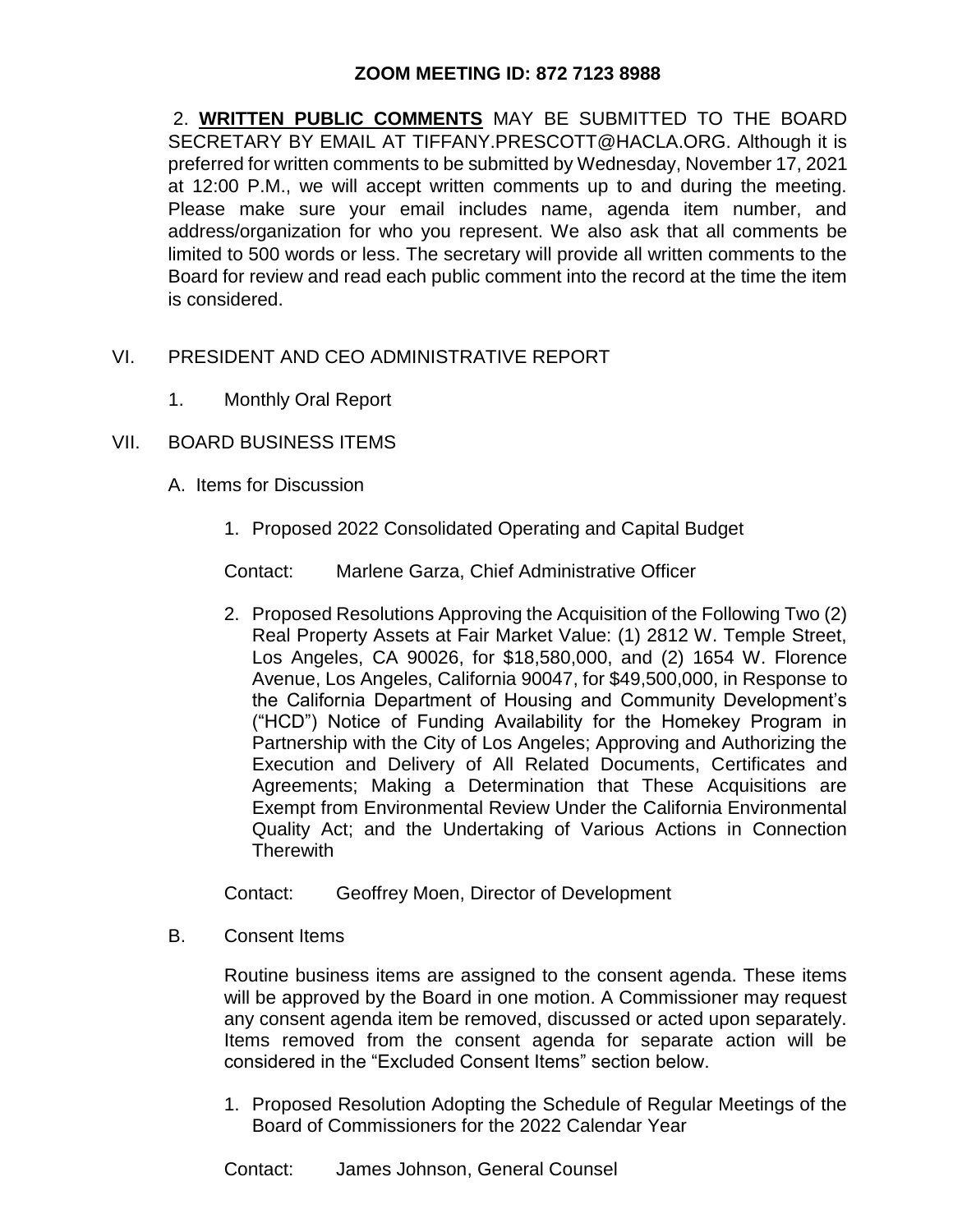2. Proposed Resolution Authorizing the President and CEO, or Designee, to Execute a Contract with Chapman Coast Roof Company, Inc. for the Roof Restoration of Thirty-Six (36) Buildings at the Pueblo Del Rio Public Housing Development Pursuant to Award Under IFB HA-2021-150 for a Total Contract Amount Not-to-Exceed \$928,204

Contact: Marisela Ocampo, Director of Housing Services

3. Proposed Resolution Authorizing the President and CEO, or Designee, to Execute Two Contracts for As-Needed Vacant Unit Security Board-Up Services Pursuant to Awards Under RFP HA-2021-156, Each For an Initial One-Year Term with Four One-Year Options to Extend, for a Total Combined Contracting Amount Not-to-Exceed \$1,764,000

Contact: Geoffrey Moen, Director of Development

4. Proposed Resolution Authorizing the President and CEO, or His Designee, to Write Off Uncollectible Accounts Receivable of \$282,914 for Section 8 Programs

Contact: Patricia Kataura, Director of Finance

5. Proposed Resolution Authorizing the Dedication of Seven Hundred Nine (709) Section 8 Project-Based Vouchers to Twelve (12) Permanent Supportive Housing Projects Selected Pursuant to Project-Based Voucher ("PBV") Notice of Funding Availability No. HA-2021-146 and Authorizing the President and CEO, or Designee, to Execute Any and All Contracts and Documents Required for the PBV Awards

Contact: Carlos VanNatter, Director of Section 8

- C. Excluded Consent Agenda Items
- D. Agenda Items for Future Board of Commissioner Meetings

Commissioners may direct staff to add agenda items for future Board meetings.

# VIII. GENERAL PUBLIC COMMENT

MEMBERS OF THE PUBLIC WHO WISH TO SPEAK ON ANY NON-AGENDIZED PUBLIC INTEREST ITEM CAN ADDRESS THE BOARD DURING THE GENERAL PUBLIC COMMENT PERIOD